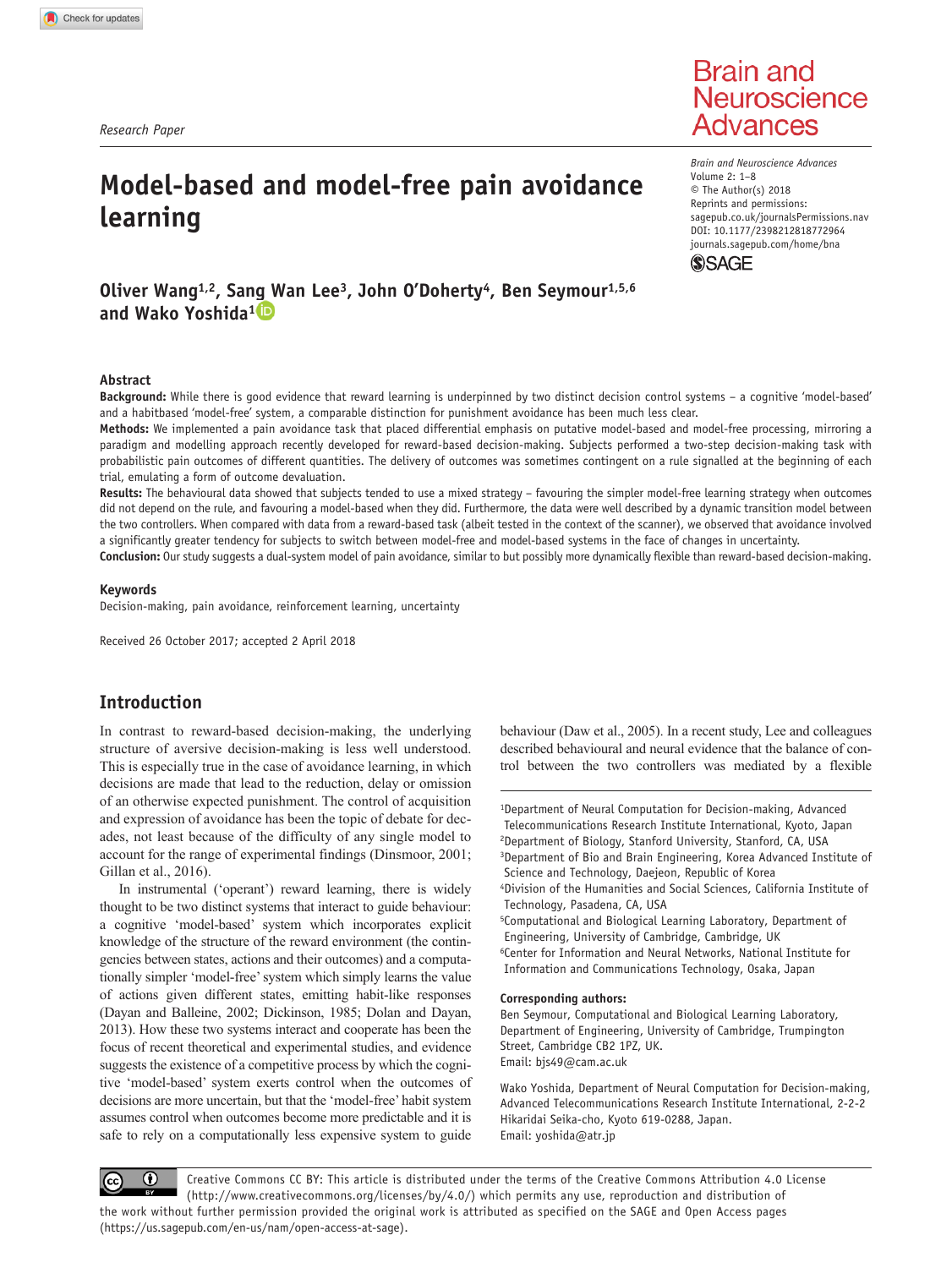

**Figure 1.** Two-step decision-making task. (a) Tree-shaped state mapping structure and an example state transition of a trial resulting from first choice (R: right) and second choice (R), and resulting in obtaining the 0 red coin. If the trial was in the flexible-goal condition, the subject would have received 0 shocks. If the trial was a specific-goal condition with a red collection box, the subject would also receive 0 shocks, but if the box was one of the other colours (blue or yellow), the subject would have received a default of 4 shocks. (b) Time sequence of a trial in the specificgoal condition. The initial, intermediate and outcome states are represented as a fractal image. With the decision states, the current goal is shown as a coloured box (e.g. yellow). After two consecutive choices, an outcome state is displayed with electrical shocks delivered on the back of the subject's non-dominant hand. (c) Diagram of the computational model with arbitration between model-based and model-free learning systems.

'arbitration' mechanism based on the relative reliabilities of each system, estimated from prediction errors (Lee et al., 2014).

In the case of avoidance, evidence of two systems underlying control is somewhat less clear-cut. For instance, instruction alone is sufficient to acquire avoidance behaviour, and excessive avoidance training can lead to a resistance to extinction of avoidance when aversive events are no longer possible (Gillan et al., 2014). However, there have been few clear demonstrations that two distinct systems operate in parallel during avoidance, and it is not known whether they are subject to the higher control of an arbitrator similar to that of rewards. If it is, this would help resolve previous debate about the sufficiency of any one system to control avoidance in multiple situations, and provide important insight into disorders such as obsessive compulsive disorder (OCD), which are thought to result from excessive habitisation of avoidance behaviour (Robbins et al., 2012).

We implemented a decision-making task to probe the balance of control between two putative systems of avoidance learning, mirroring a task paradigm and modelling approach recently developed for a financial reward task (Lee et al., 2014). Subjects performed a twostep instrumental avoidance paradigm in which an initial two-option decision could lead to one of four intermediate states (represented by visual images), and with a second two-option choice leading to an outcome state represented by a coloured visual image with an associated number of painful electrical stimuli (Figure 1(a)).

Before the experimental task, subjects performed a training session to learn about the states and their transitions, and hence the corresponding pain outcomes associated with different decision sequences. In the experimental task, subjects were required to try to avoid pain in two 'goal conditions'. In a specific-goal condition, the outcomes were contingent on a rule: if the colour of the image

that represented the outcome state matched that specified at the beginning of the trial, then the outcome state was delivered; if it did not match, the maximum pain was delivered. In a flexible-goal condition, the outcome state was delivered regardless of any rule relating to the colour of its representative image. The specific-goal condition requires cognitive representations (model) of pain outcomes and state transition probabilities (i.e. integrating the rule with explicit knowledge of the outcomes), whereas the flexiblegoal condition can be solved by simple reinforcement of stateaction sequences (habits). Following Lee et al. (2014), we proposed an arbitration model of avoidance learning in which two systems operate, with their contribution to a choice balanced by a reliability-based arbitration mechanism.

## **Methods**

#### *Subjects*

A total of 15 subjects (2 females) participated in the study. All subjects were screened for a history of psychiatric or neurological problems, and were free of pain or pain medication. The subjects gave written informed consent before the experiment and the study was approved by the ethics committee of Advanced Telecommunications Research Institute International.

#### *Pain stimuli and calibration*

The pain stimulus was delivered as a sequence of five square pulses of electric current (on for 2ms and off for 8ms) delivered by isolated bipolar constant current stimulator (DS7, Digitimer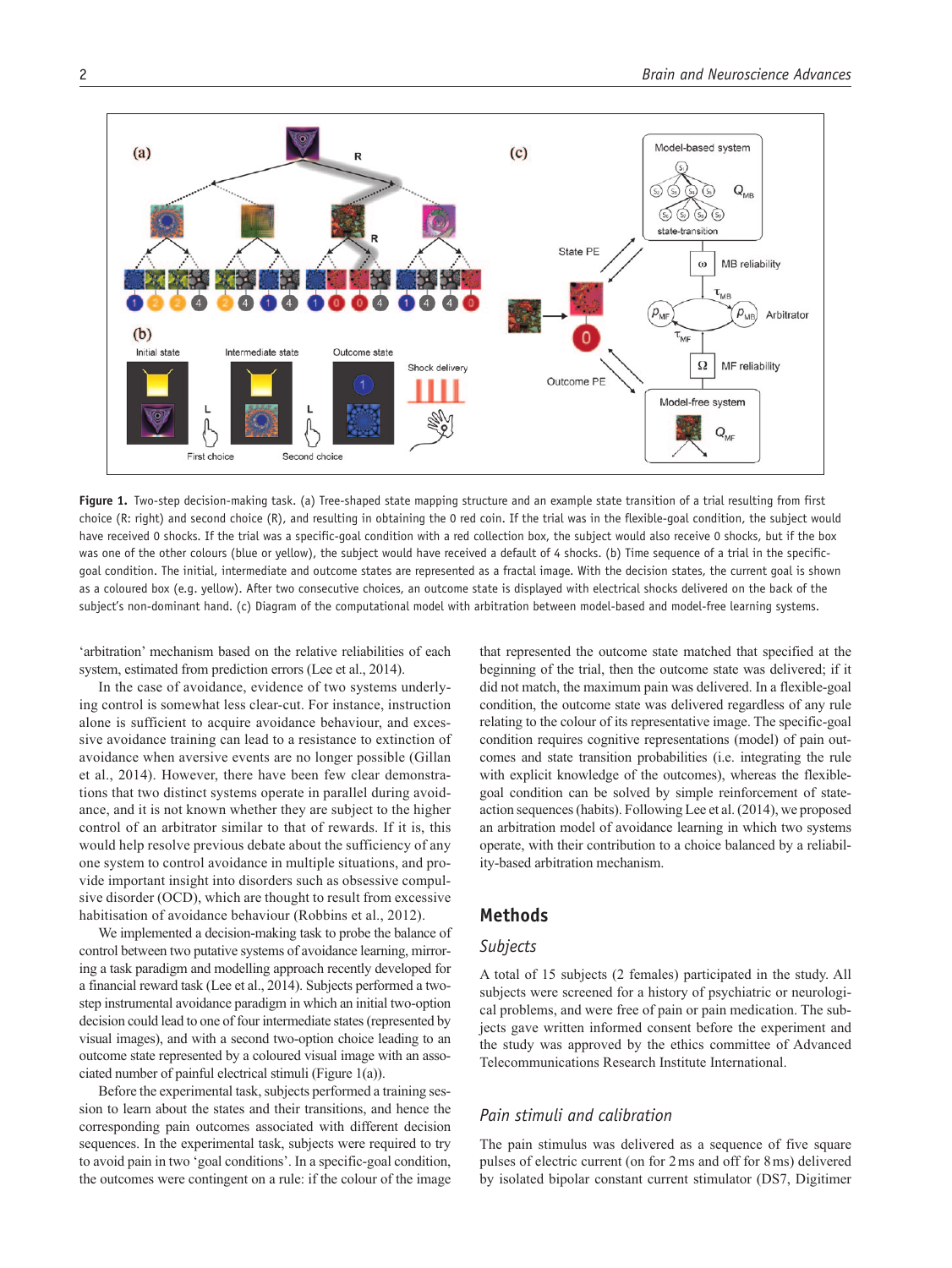Ltd.) to a non-magnetic 5-mm diameter bipolar concentric electrode (Unique medical Co. Ltd) placed on the subject's non-dominant hand (fascia over adductor pollicis muscle).

Before the experiment, subjects underwent a thresholding procedure to control for individual difference in skin resistance and pain tolerance. We administered the electric stimuli with gradual increases from 4mA, and subjects provided visual analogue ratings of each shock on a scale from 0 (not painful) to 10 (intolerable pain). When subjects reported the strongest pain that they could tolerate, no higher stimulation was delivered. The level of shock delivered in the experiment was set to a stimulus strength of scale 5 (moderate pain) for each individual. Then the subjects were asked to rate 1, 2 and 4 sequential shocks, which are used as outcomes in the experimental task, to ensure they were ready and comfortable with the strength of stimulus. The average shock strength was 32.07mA (standard deviation  $(SD)=9.60$ ).

#### *Experimental task*

Subjects performed a two-choice decision-making task, in which they were required to make two sequential choices (by pressing 'LEFT' or 'RIGHT' button) to avoid a number of shocks at the outcome stage (after the second choice; Figure 1(a)). All possible states, one initial choice state, four intermediate choice states and four outcome states, were represented as different fractal images (Figure 1(a)). The outcome states were displayed on a coloured coin (red, yellow, blue and grey) with a numerical amount (0, 1, 2 or 4) that indicated the number of painful shock stimuli that subjects received as the outcome. In each trial, subjects began at the same initial state. Making no choice at either choice state within 4s resulted in the computer making a random choice to proceed, and that trial was marked as a penalising trial and removed from the analysis. The inter-states and inter-trial intervals were sampled from a uniform distribution between 1 and 4 s. The shocks given at the end of a trial lasted 0.5 s and were administered with 0.4 s between subsequent shocks, followed by a 2-s delay with the state still on display.

Our experimental design involved performing the task in two different condition blocks: a 'flexible-goal' condition and a 'specific-goal' condition, with the conditions randomised between blocks. In both the conditions, a 'collection box' was displayed at each choice stage. In the specific-goal condition, the collection box had a specific colour (either red, yellow or blue, but not grey) and indicated the 'goal' on that trial (Figure 1(b)). In this condition, *only* the coin with the same colour as the collection box maintained its value, and the other coins were set the default maximum value of 4 shocks. That is, if the specific coloured coin was acquired, subjects receive the number of shocks associated with that coin, otherwise, they got 4 shocks regardless of the value stated on the acquired coin. During the specific-goal condition block, the goal (colour of collection box) was changed randomly from trial-totrial. Thus, to avoid the maximum shocks, subjects had to continually consider which goal had avoidance value and plan their choices to acquire that goal, based on their learned knowledge of the action-outcome transitions. Note that the colour of the 4-shock coin was grey and this colour was never presented as the collection box (since this would result in 4 shocks regardless of choice). The specific-goal condition was thus designed to favour the modelbased over the model-free control.

In the flexible-goal condition, a white collection box was presented, and subjects knew that all outcome coins retained their values, that is, in effect, the colour of the coins indicating the outcome value was irrelevant. In this condition, the best outcome is always the coins with no shocks (which happened to be the red coins) and there is no need to change their strategy on a trial-bytrial basis, and so in the situation, subjects can simply choose the best state-action contingencies and thus the model-free system should be dominant.

To further aid dissociation of model-based from the modelfree control and to prevent subjects from using multiple modelfree strategies in the absence of the model-based control in the specific-goal condition, two levels of uncertainty condition were used. In a low uncertainty condition the state transition probabilities to two consecutive states were 0.9 and 0.1, and in a high uncertainty condition the state transition probabilities were 0.5 and 0.5. Thus overall, there were four task conditions comprising two factors: specific- or flexible-goal and low or high uncertainty condition, and the order of four condition blocks was randomised. The blocks with low uncertainty consisted of three to five trials, whereas the high uncertainty blocks consisted of five to seven trials due to their difficulty. During each trial, subjects could recognise the goal condition but they were not explicitly told the state transition probabilities, so they did not know at the beginning of each block whether they were in the high or low uncertainty condition. The changes in the transition probabilities are rapid and are designed to induce perturbations in the predictions about statetransition probabilities, which in turn affected changes in the allocation of model-based and model-free control.

At the beginning of experiment, subjects performed a training session to learn about the states and corresponding pain outcomes. Importantly, however, subjects were not informed of the specific state transition probabilities used in the task; instead, they were told that the contingencies might change during the course of the experiment and that outcomes were not random. The state transition probability was fixed at 0.5 (high uncertainty) for all choice states and a white collection box was presented, indicating that any coin colour would lead to the indicated number of shocks (flexible-goal) though no shock stimulus was provided during training. The subjects performed 100 trials in the training session followed by two experimental sessions, each of which consists of 12 blocks of four task conditions, 48 blocks in total.

#### *Computational model*

We applied the computational model proposed by Lee et al. (2014) to account for arbitration of two learning systems (Figure 1(c)). Accordingly, model-free and model-based learning systems jointly determine the final state-action value based on the reliabilities calculated from their recent prediction errors.

For the model-free learning system, a model-free SARSA, a variant of a classical reinforcement learning model (Sutton and Barto, 1998) was used. The model-free state-action value  $Q_{MF}(s, a)$  defined in terms of the expected future outcome (reward or pain) from the current state *s* and action *a* . The value is updated by outcome prediction error (OPE), a temporal difference of actual outcome (*r*) and predicted immediate outcome at current state (difference in values of current state and action,  $Q_{MF}(s, a)$ , and next state and action,  $Q_{MF}(s, a)$ , to decrease the inconsistencies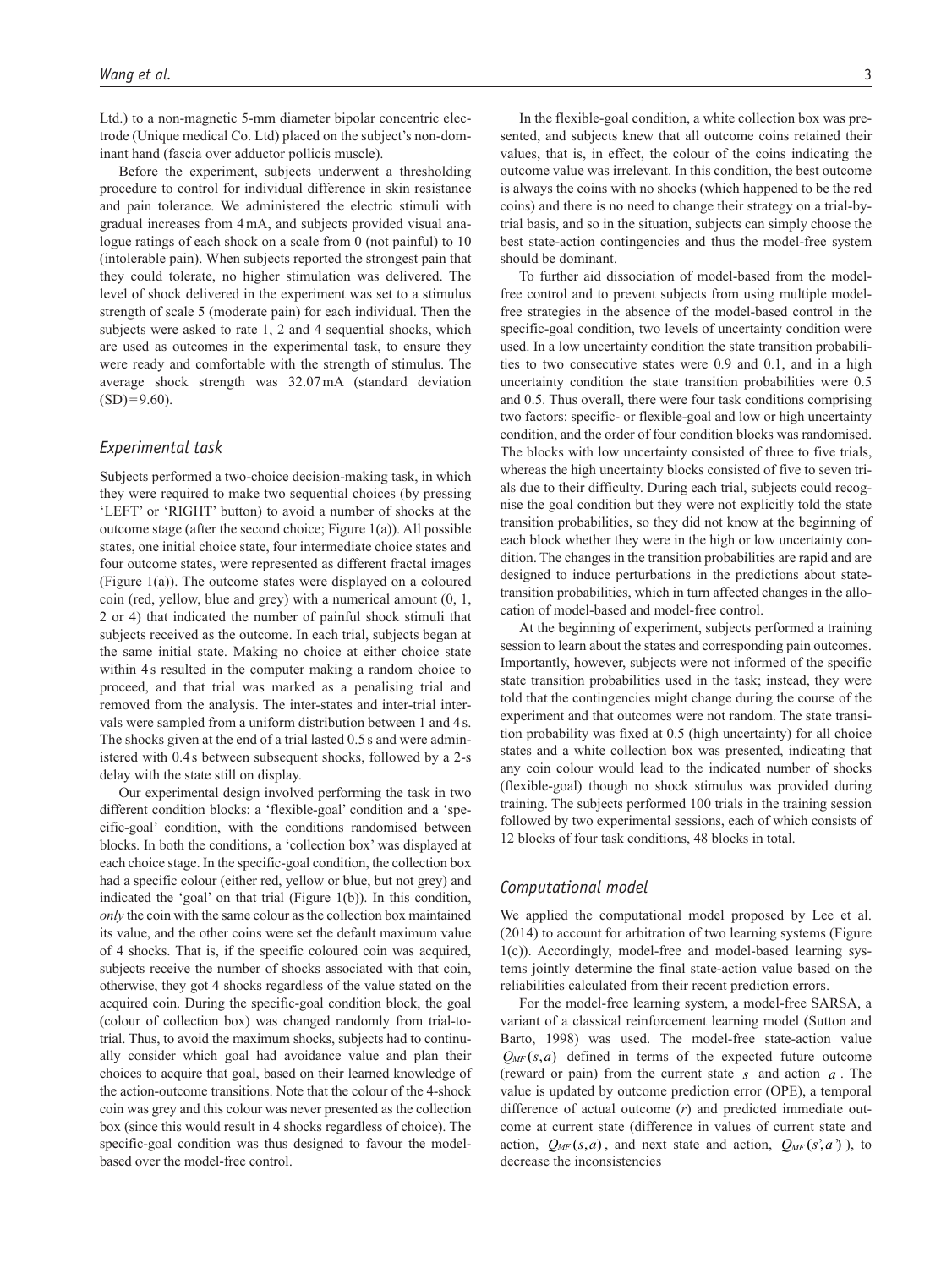$OPE = r + Q_{MF}(s^*, a^*) - Q_{MF}(s, a)$  $\Delta Q_{MF}(s,a) = \alpha$ OPE

The model-based system learns both state transition probabilities and state-action value independently, but concurrently (Gläscher et al., 2010). This model constructs a FORWARD internal model of the state-transition matrix as  $T(s, a, s')$  of state transition probabilities, which represents the probability of the agent arriving at state *s*' if it made an action *a* in state *s* . When the agent made an action and observed the next state, the state transition is updated by the state prediction error (SPE), which is computed as a difference in the actual state transition and the estimated probability. With a given outcome  $r$ , the state-action value  $Q_{MB}(s, a)$  is updated based on a dynamic programming method, that is, calculated as the product of the state-transition probabilities and the value (the sum of a given outcome and expected value of next state  $Q_{MB}(s',a')$ 

$$
SPE = 1 - T(s, a, s')
$$
  
\n
$$
\Delta T(s, a, s') = \alpha SPE
$$
  
\n
$$
Q_{MB}(s, a) = \sum_{s'} T(s, a, s') \{r + \max_{a} Q_{MB}(s', a')\}
$$

The learning rate of both model-free and model-based stateaction value,  $\alpha$ , is a free parameter and estimated from subjects' actual behaviour. Here, we use a single learning rate for the model-free and the model-based as with Lee et al'.s rewardbased learning task, because the two models' performance difference is stable for a given learning rate that guarantees convergence. In addition, the model-based learning system in equipped with BACKWARD planning when the explicit goal condition is changed. In the specific-goal condition, this backward planning allows the system to devalue the outcome states (coins) whose colours are not the same as the 'goal' and also update the state-action values based on that.

The reliabilities of the two models are evaluated from the prediction errors, OPE and SPE, using a simple hierarchical empirical Bayes approach so that the larger prediction error decreases the reliability of the learning system. For the model-free system, the estimator  $Ω$  learns to predict the absolute OPE as

$$
\Delta\Omega = \eta - (|\text{OPE}| - \Omega)
$$

where  $\eta$  denotes a learning rate parameter for updating the estimation. If the estimator predicts zero OPE, the reliability of model-free system reaches the maximum. For the model-based system, on the other hand, if the SPE was less than a threshold parameter  $\omega$ , the system counts the error was zero and the reliability reaches the maximum. To govern how two systems compete, a dynamical two-state transition model in which the states are the probabilities for choosing each system's strategy,  $p_{MF}$ and  $p_{MB}$  (where  $p_{MF} = 1 - p_{MB}$ ), was used. The transition rates between two states,  $\tau_{MF}$  and  $\tau_{MB}$ , were a logit function, and modulated by the reliabilities. As the habits tend to emerge with increased training (Gläscher et al., 2010), there was a fixed bias to favour the model-free control if the reliabilities are equal.

Finally, the arbitration model calculates weighted state-action value of two systems and selects actions stochastically according to a soft-max function with an inverse temperature parameter  $\beta$ as (Gläscher et al., 2010; Luce, 1959)

$$
Q = p_{MB}Q_{MB} + p_{MF}Q_{MF}
$$

$$
P(s, a) = \frac{\exp(\beta Q)}{\sum \exp(\beta Q)}
$$

#### *Statistical analysis*

Our model's free parameters were fitted to the behavioural data by minimising the negative log-likelihood ( $-\sum \log P(s, a)$ ) given the observed choices and rewards, summed across all subjects and trials. We used the Nelder–Mead simplex algorithm for optimisation (the function 'fminsearch' in MATLAB). To minimise the risk of local optima, we ran this optimisation 100 times with random seed parameters in the Linux-based high-performance computing (HPC) cluster environment. The implementation of the computational model of arbitration and all the statistical analyses were done with MATLAB 2014b.

Statistical comparisons between behavioural performances and parameter estimates were achieved with paired (compare between conditions) or two-sample (compare between subject groups) *t*-tests, implemented using the MATLAB Statistics and Machine Learning Toolbox.

### **Results**

Figure 2(a) shows the avoidance performance of four task conditions, compared with the reward-based performance in Lee et al. (2014). The left panel shows the average number of shocks avoided on each trial, in relation to the comparable performance for reward in the previous study. Note that as the previous study used 10, 20, 30 and 40 cents for the monetary reward, here we show the reward values divided by 10 to compare the scale. The middle bar graph shows the success rate, defined as the proportion of trials avoiding pain, again compared with that of acquiring reward in previous reward-based task. The right panel illustrates the frequency of optimal choices, defined by the ideal agent's behaviour in each condition. The baseline performance given by a random choice agent illustrates the fact that performance was inherently easier (i.e. could avoid more shocks) in the flexible-goal condition and in the low uncertainty condition. Overall, these results indicate that the subjects performed well across conditions, with clear sensitivity to goal condition and uncertainty. This suggests that pain avoidance learning shows a basic similarity in observed performance, with respect to sensitivity to condition and uncertainty, as reward learning.

However, one notable difference is apparent. In comparison with behaviour in the reward-based learning task, the optimal choice rate in the flexible-goal condition under high uncertainty was significantly lower in the pain-based learning task (Figure 2(a) right panel, *t*-test with unequal variance; *t*=5.335, *p*=6.16e<sup>−06</sup>), and successful avoidance rate was even marginally lower than baseline performance. In the flexible-goal condition, the optimal choice on the initial choice state was typically the same, that is, choosing Right, for both low and high uncertainty conditions, and the subjects performed equally well (Figure 2(b)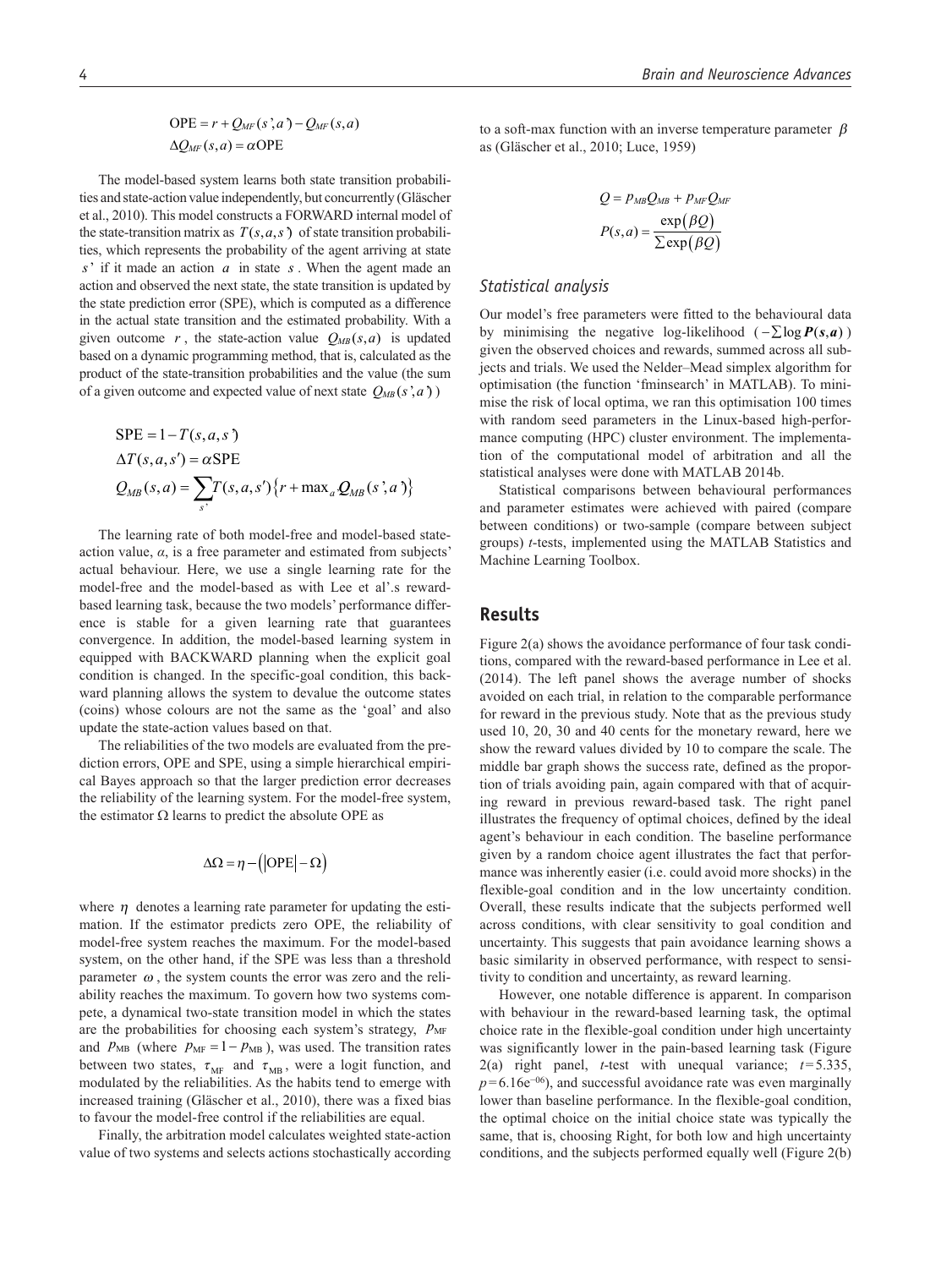

Figure 2. (a) Performance of the subjects in the form of the average number of shocks avoided, the successful rate of shock avoidance, and the proportion of optimal choices in the specific-goal (left bars) and the flexible-goal conditions (right bars). The dark and light grey colours correspond to the low and high uncertainty conditions, respectively. The red lines refer to the corresponding values of the reward-based task by Lee et al. The green lines define the baseline given by a random choice agent and illustrate the fact that avoiding shocks in the flexible-goal condition is easier than the specific-goal condition. Error bars are SEM across subjects. (b) In the flexible-goal condition, the proportion of optimal choices at initial state was not different between for both low and high uncertainty conditions, while they are different at the successive intermediate choice state. Error bars are SEM.

right bars). But on the subsequent intermediate (second) choice state, the optimal choice in low and high uncertainty condition was different, that is, choosing Right and Left, respectively, and it was at this point where subjects make significantly more errors for pain compared to reward (Figure 2(b) left bars, paired *t*-test with equal variance; *t*=9.777, *p*=1.23e−07). Indeed, the frequency of optimal choices was significantly less than chance performance (*t*=12.427, *p*=5.97e−09).

To get more insight into the underlying decision-making architecture to account for the behaviour, we next applied a computational modelling approach to fit the choices to model-free and model-based decision-making algorithms. The more the arbitrator favours the model-based learning strategy, the less consistent subjects' choices become. To provide a statistical measure of the model-based influence on choice, we used a likelihoodratio test (Figure  $3(a)$ ) in which we separately fit the model-based and model-free algorithms to behaviour to prevent circularity and computed the log-likelihood value of the model-based minus model-free system. The more negative the ratio, the more the model-free system accounts better for behaviour, while the more positive the ratio the more the model-based system accounts better for behaviour. This analysis revealed that choice behaviour is better explained by the model-free learner in the flexible-goal condition when the arbitrator predicts that behaviour should be under model-free control (Figure 3(a) left bar, likelihood-ratio test;  $p$ <10<sup>-3</sup>), while the choice behaviour is better explained by the model-based learner in the specific-goal condition when the arbitrator predicts that behaviour should be predominantly under model-based control (Figure 3(a) right bar, likelihood-ratio test; *p* < 10<sup>−8</sup>). These findings thereby validate the task manipulations by showing that the task can successfully manipulate control to be governed predominantly by either the model-based or modelfree system.

Next, we compared the model parameters with those from Lee et al.'s otherwise identically structured task for rewards (Figure 3(b)). There are six parameters: (1) a threshold parameter for model-based reliability, (2) a learning rate for the estimate of absolute OPE for Bayesian update of model-free reliability, (3, 4) transition rates from model-free and model-based system and vice versa which control the competition on reliability-based dynamical transition system, (5) inverse soft-max temperature for action selection and (6) a learning rate for both learning systems. We found that the only parameter that differed between pain- and reward-based tasks was the learning rate for updating the prediction error estimator (Figure 3(b), *t*-test with unequal variance; *p*=0.009), which controls how *quickly* the estimator updates the model-free reliability (note that the conventional value learning rate did not differ). The greater rate for punishment means that reliability is more dynamic (is more sensitive to short-term changes in outcome predictions) and so this will yield more dynamism in the transition between model-free and modelbased systems.

## **Discussion**

The results yield three basic conclusions. First, they provide evidence that avoidance learning can be under the control of two different systems – a cognitive 'model-based' system and a 'model-free' habit system. Second, they suggest that the balance of each is under the control of a reliability-based arbitration mechanism. And third, they demonstrate a significant difference between reward- and punishment-based learning, in that there is greater dynamism in the transfer of control between model-based and model-free systems in avoidance.

The results provide insight into the nature of avoidance learning by formalising the concept of separable value systems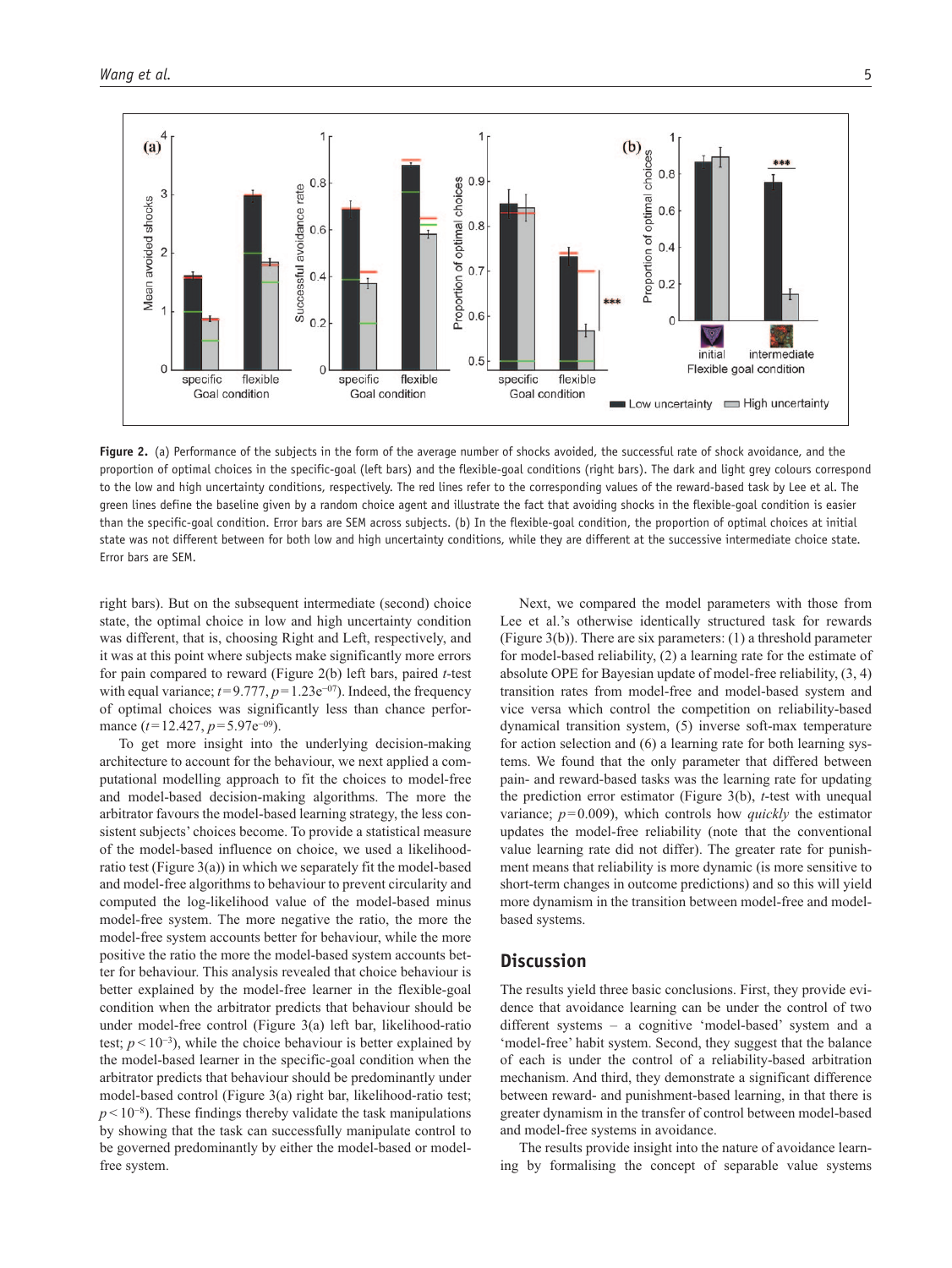

Figure 3. (a) Results from a log likelihood test comparing the degree to which model-based versus model-free reinforcement learning accounts best for subjects' choices. Test statistics refer to log likelihood value of the model-based minus the model-free. When the arbitrator favours model-free control (left,  $P_{MB}$  < 0.5), the ratio was negative ( $p$  < 10<sup>-3</sup>), that is, the model-free system accounts better for behaviour. On the other hand, the ratio was positive for the situations in which model-based control was dominant (right,  $P_{MB}$  >0.5) indicates that the model-based system was favoured (*p <*10−8). Error bars are SEM. (Note: same analysis as Lee's Figure 3(d).) (b) Comparison of model parameters between our pain-based learning task (left bars) and the identical reward-based task by Lee et al. (right bars). The figure shows six model parameters; the threshold for defining zerostate prediction error (for model-based reliability), the learning rate of the estimator of outcome (reward or pain) prediction error (for model-free reliability), the amplitude of transition rate function from model-based to model-free, the amplitude of transition rate from model-free to modelbased, inverse softmax temperature and the learning rate. The learning rate of the outcome prediction error estimator was larger in pain-based task than that in reward-based task  $(p=0.009)$ .

governing behaviour. There has been a growing recognition that any comprehensive account of avoidance needs to accommodate both associative accounts (two-factor theory and safety-state reinforcement (Dinsmoor, 2001; Mowrer, 1947)) and cognitive accounts (for free-operant avoidance (Mineka, 1979)). The latter invoked more sophisticated internal representations of the structure of avoidance, incorporating the capacity to generate expectancies (Gillan et al., 2016; Seligman and Johnston, 1973). The results formally support a two-system account of avoidance, with the two systems reflecting the core difference between modelfree and model-based learning: since the model-free lacks any way of incorporating the re-evaluation of outcome states given the outcome rule, it remains purely by the learned values of the cues at the decision points, that is, it cannot 'see ahead'. Although there are slightly different computational ways of implementing a model-free system, all share this fundamental restriction. Similarly, the model-based learning systems should in principle encompass a broad array of environmental models, causal models and models over multiple timescales. Critically, they have the ability to re-evaluate their decisions based on rule-based information, and this allows them to behave optimally when prospective outcome states are revalued.

The results also suggest a flexible arbitration system in which the relative contribution of model-free and model-based

controllers reflects an adaptive transition over a number of trials. The close similarity of the parameter estimates of the data in this study and our previous reward learning study raises an additional point of debate on the nature of avoidance learning – whether the underlying control architecture is the same or different. Whereas the nature of the reinforced outcome may be fundamentally different in avoidance (an excitatory reward state in appetitive reinforcement, and an inhibitory safety state in avoidance), this does not necessarily mean the control system that learns and emits the appropriate actions is different. Plenty of neural data show a common neuroanatomy of reward and avoidance actions (Kim et al., 2006; Park et al., 2011; Seymour et al., 2012; Talmi et al., 2009), but such data are purely correlative. Evidence from rodents suggests differences in the neural mechanisms of reward- and safety state-driven action reinforcement (Fernando et al., 2013); however, it is possible that this difference concerns the representation of the outcome state – pain relief versus reward, and not necessarily the control architecture that exploits it. A further uncertainty in this debate relates to whether there is any specific excitatory representation of an aversive action-outcome value for the avoided action (i.e. whether or not only reward-orientated action learning system is required, with aversive influences being purely Pavlovian, given the sophisticated array of Pavlovian aversive responses that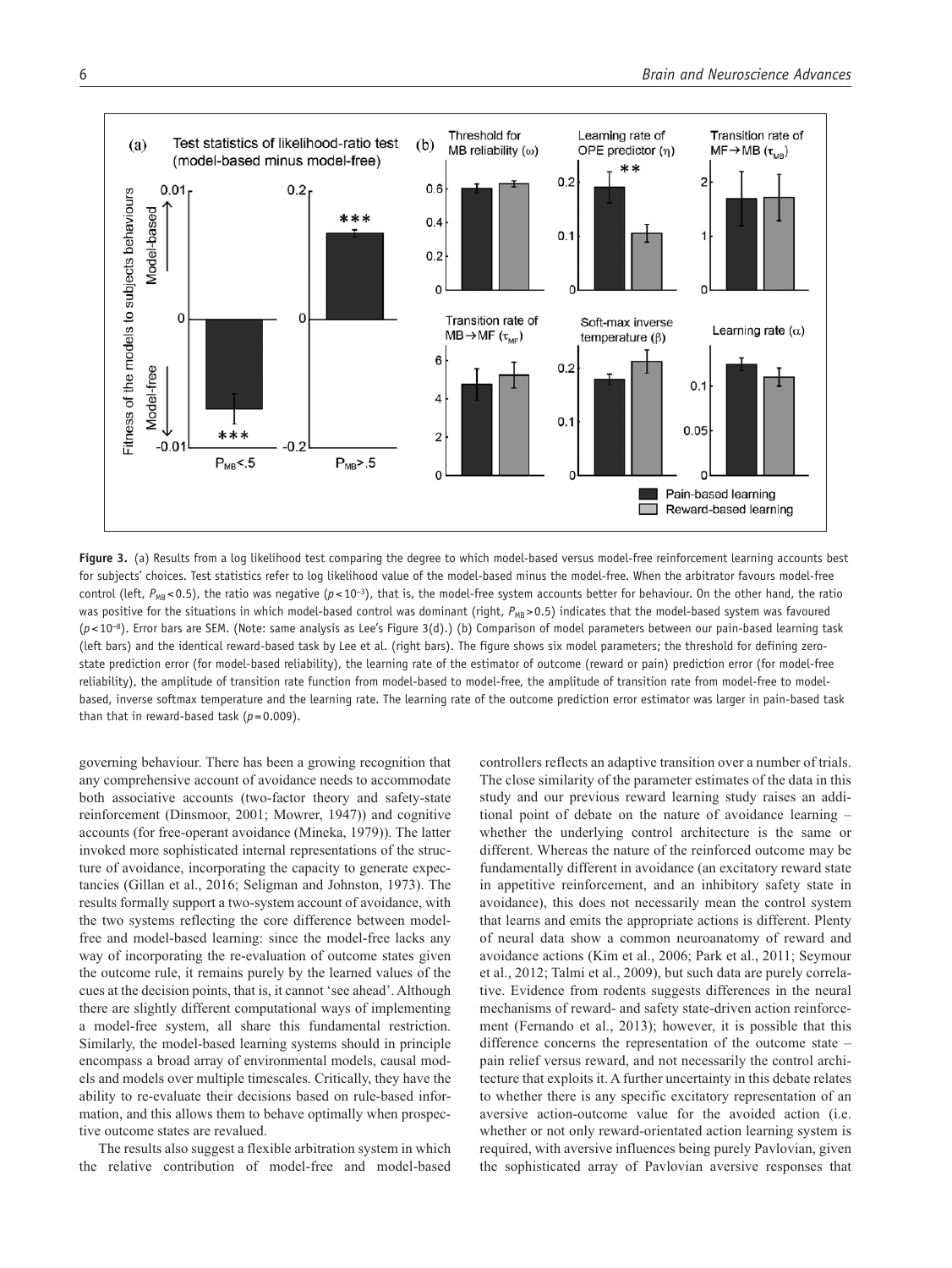emulate instrumental avoidance in most naturalistic situations (Bolles, 1970; Bolles and Fanselow, 1980).

While acknowledging the limitations of a single study with a modest sample size and biased gender distribution, the fact that all-but-one of the parameters is so similar across both reward and avoidance would seem to better support the existence of a common control architecture, but it also places the spotlight on the difference in the uncertainty update parameter. Here, we see that a difference exists in which system is judged to be more suitable. More specifically, the rate at which the model-free reliability is updated is greater in pain as opposed to reward. This renders the evaluation of model-free reliability more sensitive to short-term changes, meaning, for instance, that an unexpected sequence of large prediction errors will cause a more rapid transition to a model-based controller. With this in mind, it is likely that in some situations such enhanced dynamism may be sub-optimal. In particular, in the face of high uncertainty in the flexible control condition, the best strategy is in fact to stick with a model-free controller and 'ride out' the uncertainty, a fact that arises because the underlying state-transition probabilities are fixed (i.e. not-changing) in this task. However, switching more frequently to a model-based controller in the pain condition is likely to lead to behavioural changes that are not actually necessary; indeed it is likely to lead to switches early in uncertain blocks, leading to a greater proportion of suboptimal choices given the relatively short block afford little opportunity to find the correct behaviour. Therefore, it is likely that the sub-optimality we see in the data during avoidance relates to the different tuning of this reliability learning parameter. However, this somewhat counterintuitive behaviour should be further explored in future experiments and simulations. Also, an important caveat here is to note that the reward data comes from a scanner-based version of the task performed in a separate lab. Therefore, we cannot rule out the fact that contextual effects, such as that related to less anxiety in performing the task at a desk, do have the potential to confound any specific parameter. For this reason, the result should be cautiously interpreted and considered provisional in the absence of a within-experiment/subject contrast.

Finally, the data may have implications for our understanding of psychiatric disease, in particular OCD. It has been proposed that OCD might result from an excessive dominance of modelfree avoidance – that is, avoidance habitisation (Robbins et al., 2012). In this framework, avoidance actions that may have at one time been 'rational' become 'over-habitised', because of subjects' inability to transition back to a model-based controller that can explore the absence of punishment with different actions. Evidence for this comes from several experiments showing a resistance to extinction and devaluation in OCD patients in tasks inspired by a two-controller framework. OCD patients display reward-based equivalent behaviours (e.g. addictive behaviours) as well (Gillan et al., 2011), but there is currently no investigation that has directly compared excessive habit formation on avoidance and addictive behaviours in a systematic way. The typical compulsions in OCD are avoidant rather than appetitive, suggesting some independence of the mechanisms of reward and avoidance arbitration. Consequently, tasks such as the one presented here may offer a potentially useful future experimental approach for understanding distinct mechanisms of pathological behaviour: both to gain insight into OCD and as a general illustration of the value of the emerging field of computational psychiatry (Montague et al., 2012).

#### **Acknowledgements**

O.W., S.L., J.O., B.S. and W.Y. conceived the experiment, O.W., B.S. and W.Y. conducted the experiment and O.W., S.L. and W.Y. analysed the results. All the authors reviewed the manuscript. We thank Kaori Nakamura for her help in scheduling and conducting the experiment.

#### **Declaration of conflicting interests**

The author(s) declared no potential conflicts of interest with respect to the research, authorship and/or publication of this article.

#### **Funding**

The study was supported by JSPS Grant-in-Aid for Young Scientists A (Grant number: JP25700016) and Grant-in-Aid for Scientific Research on Innovative Areas (Grant number: JP17H06314). The research is also supported by Arthritis Research UK (Ref: 21357).

#### **ORCID iD**

Wako Yoshida D <https://orcid.org/0000-0001-9273-1617>

#### **References**

- Bolles RC and Fanselow MS (1980) A perceptual-defensive-recuperative model of fear and pain. *Behavioral and Brain Sciences* 3(02): 291–301.
- Bolles RC (1970) Species-specific defense reactions and avoidance learning. *Psychological Review* 77(1): 32–48.
- Daw ND, Niv Y and Dayan P (2005) Uncertainty-based competition between prefrontal and dorsolateral striatal systems for behavioral control. *Nature Neuroscience* 8(12): 1704–1711.
- Dayan P and Balleine BW (2002) Reward, motivation, and reinforcement learning. *Neuron* 36(2): 285–298.
- Dickinson A (1985) Actions and habits: The development of behavioural autonomy. *Philosophical Transactions of the Royal Society B: Biological Sciences* 308(1135): 67–78.
- Dinsmoor JA (2001) Stimuli inevitably generated by behavior that avoids electric shock are inherently reinforcing. *Journal of the Experimental Analysis of Behavior* 75(3): 311–333.
- Dolan RJ and Dayan P (2013) Goals and habits in the brain. *Neuron* 80(2): 312–325.
- Fernando A, Urcelay G, Mar A, et al. (2013) Comparison of the conditioned reinforcing properties of a safety signal and appetitive stimulus: Effects of d-amphetamine and anxiolytics. *Psychopharmacology* 227(2): 195–208.
- Gillan CM, Morein-Zamir S, Urcelay GP, et al. (2014) Enhanced avoidance habits in obsessive-compulsive disorder. *Biological Psychiatry* 75(8): 631–638.
- Gillan CM, Papmeyer M, Morein-Zamir S, et al. (2011) Disruption in the balance between goal-directed behavior and habit learning in obsessive-compulsive disorder. *American Journal of Psychiatry* 168(7): 718–726.
- Gillan CM, Urcelay GP and Robbins TW (2016) An associative account of avoidance. In: Murphy RA and Honey RC (eds) *The Wiley Handbook on the Cognitive Neuroscience of Learning*. Chichester: John Wiley & Sons, pp. 442–468.
- Glascher J, Daw N, Dayan P, et al. (2010) States versus rewards: Dissociable neural prediction error signals underlying model-based and model-free reinforcement learning. *Neuron* 66(4): 585–595.
- Kim H, Shimojo S and O'Doherty JP (2006) Is avoiding an aversive outcome rewarding? Neural substrates of avoidance learning in the human brain. *PLoS Biology* 4(8): e233.